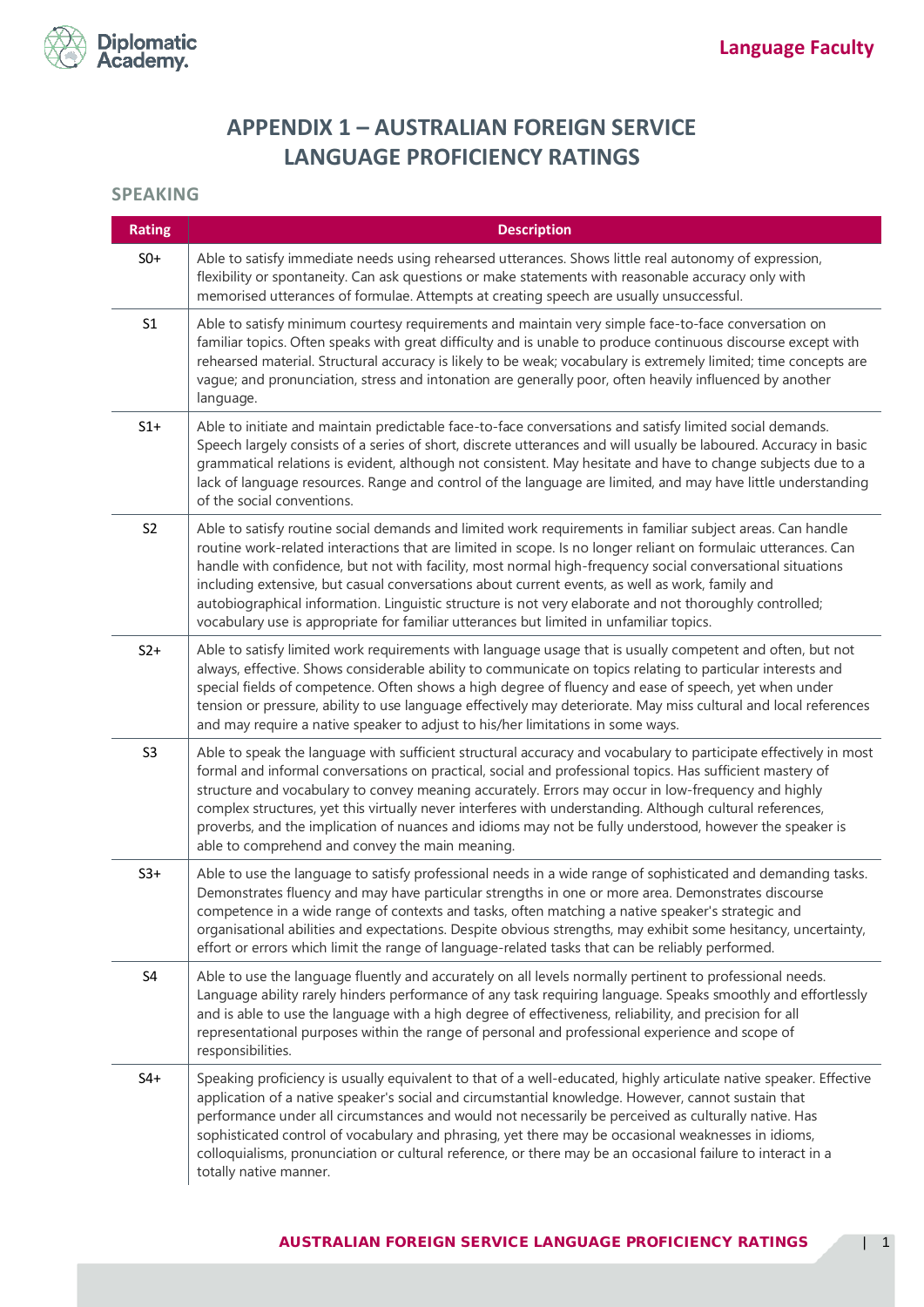## **READING AND TRANSLATING**

| <b>Rating</b>  | <b>Description</b>                                                                                                                                                                                                                                                                                                                                                                                                                                                                                                                                                                                                                                        |
|----------------|-----------------------------------------------------------------------------------------------------------------------------------------------------------------------------------------------------------------------------------------------------------------------------------------------------------------------------------------------------------------------------------------------------------------------------------------------------------------------------------------------------------------------------------------------------------------------------------------------------------------------------------------------------------|
| $RO+$          | Can recognise all the letters in the printed version of an alphabetic system and high-frequency elements of a<br>syllabary or character system. Able to read and translate some or all of the following: numbers, isolated words<br>and phrases, personal and place names, street signs, office and shop designations. Some of these are often<br>interpreted inaccurately. Unable to read connected prose.                                                                                                                                                                                                                                               |
| R1             | Able to read, demonstrate comprehension of and translate into idiomatic English simple informative<br>discourse in a standard printed form. Able to read and understand known language elements that have been<br>recombined simply in new ways to achieve different meanings.                                                                                                                                                                                                                                                                                                                                                                            |
| $R1+$          | Able to read, demonstrate comprehension and translate into idiomatic English simple informative discourse in<br>printed form relating to social purposes. Can guess at unfamiliar vocabulary if highly contextualised, but with<br>difficulty in unfamiliar contexts. May demonstrate problems in understanding grammatical structure. Has<br>some difficulty with the cohesive factors of discourse, and may have to read materials several times for<br>understanding.                                                                                                                                                                                  |
| R <sub>2</sub> | Able to read, demonstrate comprehension of and translate into idiomatic English simple, authentic material<br>on factual subjects within a familiar context, which is presented in a standard printed form, in predictable<br>sequence. May misunderstand some details, and in general is insufficiently experienced with the language to<br>draw inferences from the text. Does not have a broad active vocabulary, but is able to use contextual and<br>real-world cues to understand the text.                                                                                                                                                         |
| $R2+$          | Able to read, demonstrate comprehension of and translate accurately into idiomatic English most factual<br>material in non-technical prose as well as some discussions on concrete topics related to special professional<br>interests. Is able to separate the main ideas and details from lesser ones and uses that distinction to advance<br>understanding. Weaknesses include slowness, uncertainty, inability to discern nuance and/or intentionally<br>disguised meaning.                                                                                                                                                                           |
| R <sub>3</sub> | Can read, demonstrate comprehension of and translate into idiomatic English a variety of authentic prose<br>material on unfamiliar subjects. Reading ability is not dependent on subject matter knowledge, although not<br>expected to demonstrate thorough comprehension of subject matter which is highly dependent on cultural<br>knowledge or outside general experience and not accompanied by explanation. Can get the gist of more<br>sophisticated texts, but may be unable to detect or understand subtlety and nuance.                                                                                                                          |
| $R3+$          | Able to read, demonstrate comprehension of and translate into idiomatic English a greater variety of styles<br>and forms than R3 pertinent to professional needs, with a higher degree of accuracy. Rarely misinterprets<br>meaning in these texts, or experiences difficulty in relating ideas or making inferences. Able to comprehend<br>many sociolinguistic and cultural references, but may miss some nuances and subtleties.                                                                                                                                                                                                                       |
| R4             | Able to read fluently, demonstrate comprehension of and translate accurately into idiomatic English all styles<br>and forms of the language pertinent to professional needs. Able to relate inferences in texts to real-world<br>knowledge and understand almost all sociolinguistic and cultural references through extensive experience<br>with the written language. Recognises all professionally relevant vocabulary known to the educated non-<br>professional native, although may have some difficulty with slang. Can read reasonably legible handwriting<br>without difficulty; accuracy is often nearly that of a well-educated native reader. |
| $R4+$          | Nearly native ability to read, demonstrate comprehension of and translate accurately into idiomatic English<br>extremely difficult or abstract prose, a very wide variety of vocabulary, idioms, colloquialisms, and slang.<br>Strong sensitivity to and understanding of sociolinguistic and cultural references. Little difficulty in reading<br>less than fully legible handwriting. Accuracy is close to that of the well-educated bilingual native reader, but<br>not equivalent.                                                                                                                                                                    |